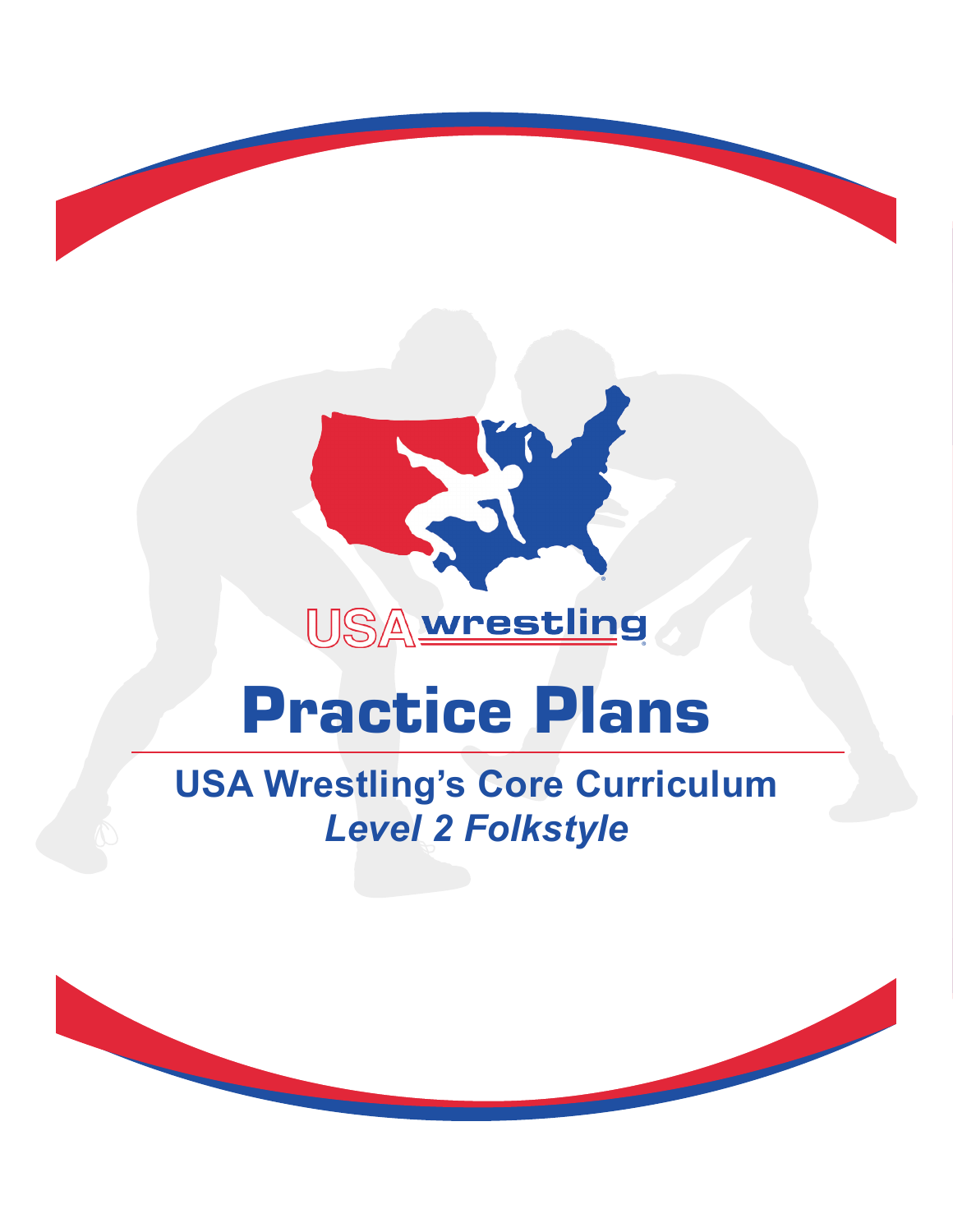

| <b>Week 1 Practice A</b>                                                                                                                                              |                                                                                                                                                                       | Total Time 55-75 min |
|-----------------------------------------------------------------------------------------------------------------------------------------------------------------------|-----------------------------------------------------------------------------------------------------------------------------------------------------------------------|----------------------|
| <b>ACTIVITY</b>                                                                                                                                                       |                                                                                                                                                                       | <b>TIME</b>          |
| <b>Roll Call and Announcements</b>                                                                                                                                    |                                                                                                                                                                       | 5                    |
| <b>Warm Up</b><br>• Select 2-3 activities from 1a, 1b, 1c, and 1d each                                                                                                | • Jogging in circle 2-3 minutes (skipping, shuffling, rolling shoulders, etc)<br>• Form lines for these activities. Make sure the athletes are a safe distance apart. | 10                   |
| <b>Introduction of New Techniques</b><br>• Stance & motion<br>• Closing the gap<br>• Level change & penetration step                                                  |                                                                                                                                                                       | $15 - 20$            |
| <b>Strength and Skill Based Activities</b><br>• Scramble to stance drill (explain basic stance)<br>• Mirror drill<br>• Cricket and wicket<br>• 2-3 activities from 1f |                                                                                                                                                                       | $10 - 15$            |
| <b>Mat Games</b><br>• Power ball                                                                                                                                      |                                                                                                                                                                       | $10 - 20$            |
| <b>Cool Down</b>                                                                                                                                                      |                                                                                                                                                                       | 5                    |
| <b>Closing Announcements</b>                                                                                                                                          |                                                                                                                                                                       |                      |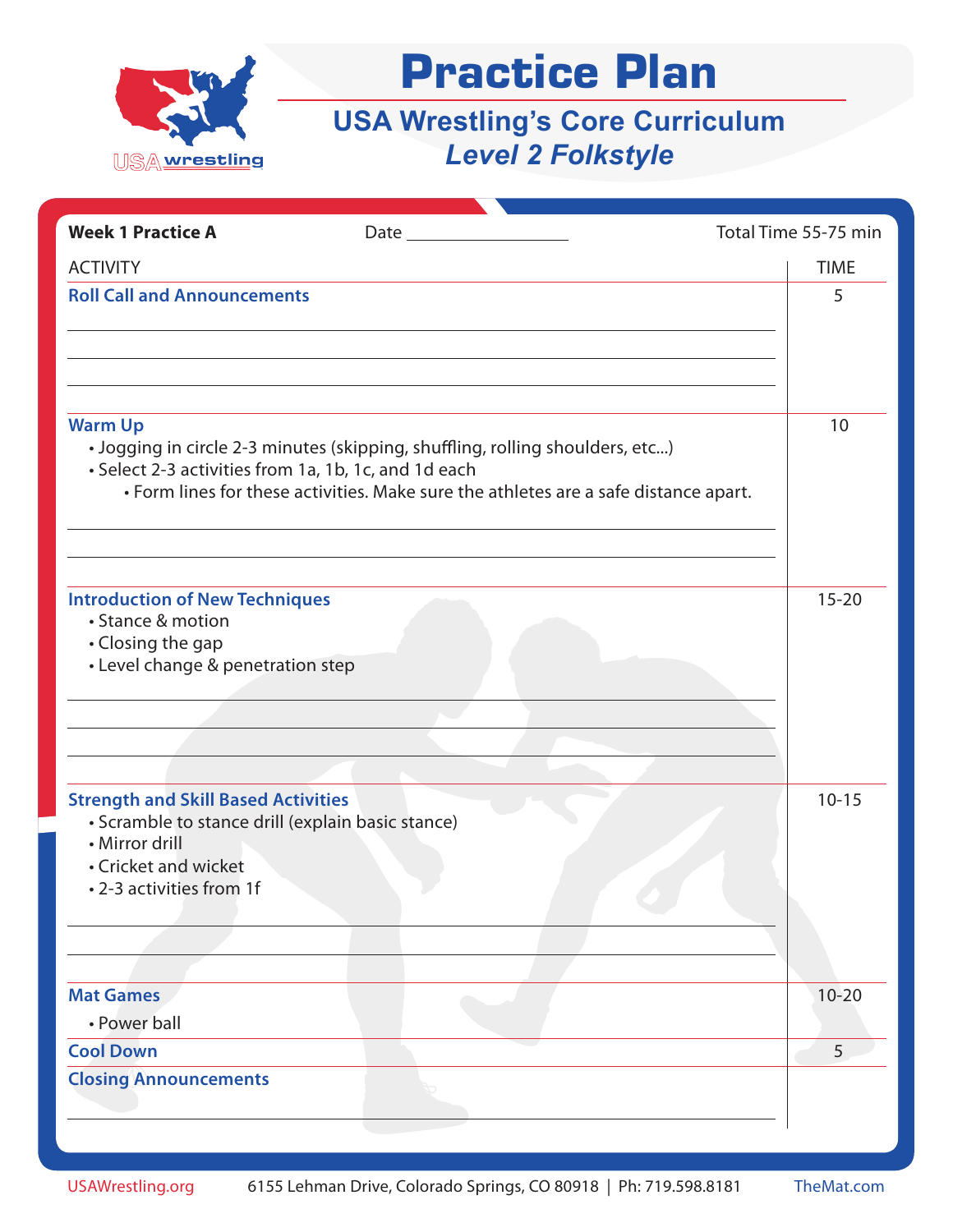

| <b>Week 1 Practice B</b>                                                                                                 |                                                                                                                                                                       | Total Time 60-90 min |
|--------------------------------------------------------------------------------------------------------------------------|-----------------------------------------------------------------------------------------------------------------------------------------------------------------------|----------------------|
| <b>ACTIVITY</b>                                                                                                          |                                                                                                                                                                       | <b>TIME</b>          |
| <b>Roll Call and Announcements</b>                                                                                       |                                                                                                                                                                       | 5                    |
| <b>Warm Up</b><br>• Select 2-3 activities from 1a, 1b, 1c, and 1d each                                                   | · Jogging in circle 2-3 minutes (skipping, shuffling, rolling shoulders, etc)<br>• Form lines for these activities. Make sure the athletes are a safe distance apart. | 10                   |
| <b>Review of Prior Week's Skills</b>                                                                                     |                                                                                                                                                                       | 5                    |
| <b>Introduction of New Techniques</b><br>• Making contact<br>· Set-ups / control ties<br>• Hand fighting to control tie  |                                                                                                                                                                       | $15 - 20$            |
| <b>Strength and Skill Based Activities</b><br>• Caged up<br>· Jolt drill<br>• Flip-over<br>• Select 2 activities from 1d |                                                                                                                                                                       | $10 - 15$            |
| <b>Mat Games</b><br>• Sharks and minnows                                                                                 |                                                                                                                                                                       | $10 - 20$            |
| <b>Cool Down</b>                                                                                                         |                                                                                                                                                                       | 5                    |
| <b>Closing Announcements</b>                                                                                             |                                                                                                                                                                       |                      |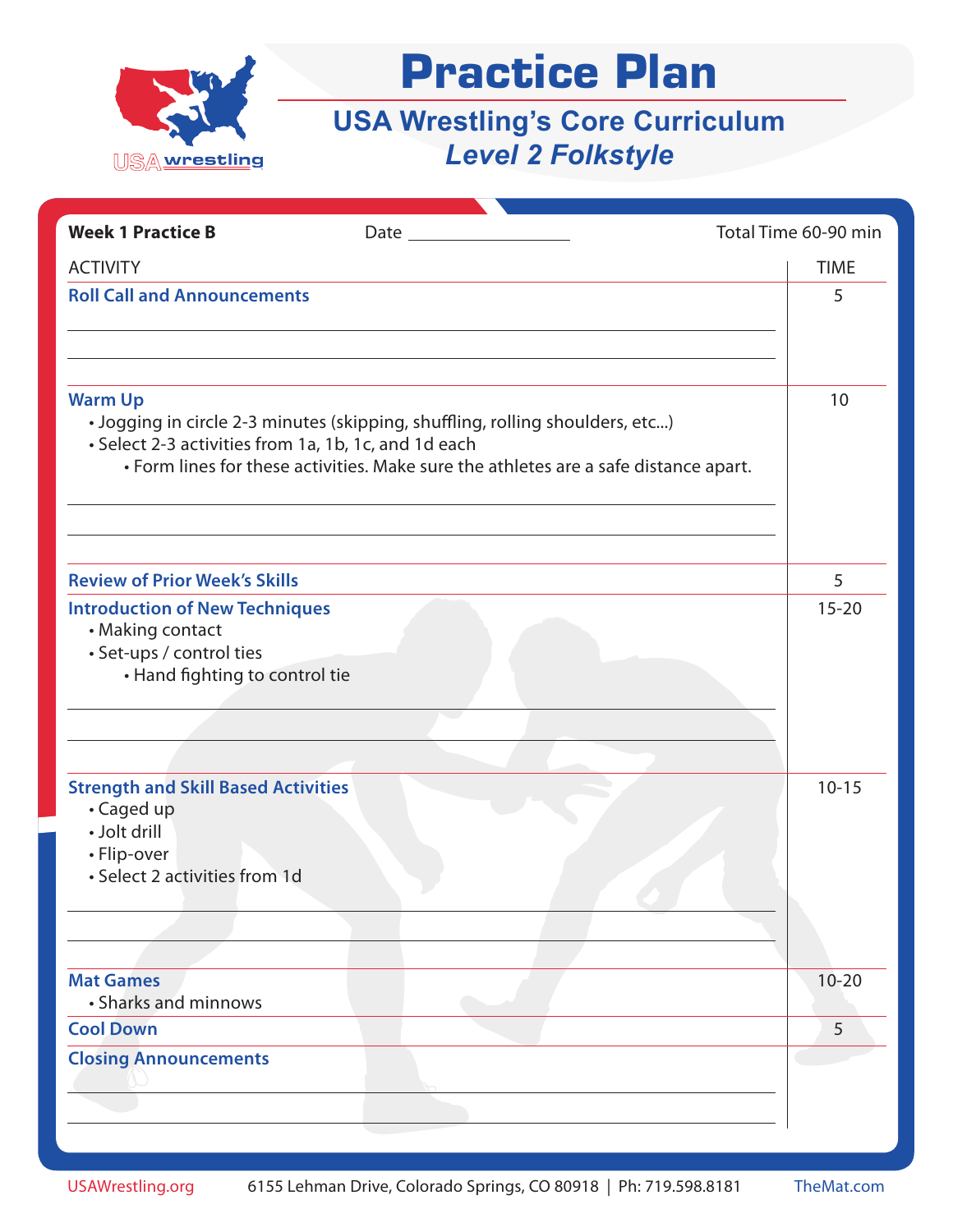

| <b>Week 1 Practice C</b>                                                                                                          |                                                                                                                                                                       | Total Time 60-90 min |
|-----------------------------------------------------------------------------------------------------------------------------------|-----------------------------------------------------------------------------------------------------------------------------------------------------------------------|----------------------|
| <b>ACTIVITY</b>                                                                                                                   |                                                                                                                                                                       | <b>TIME</b>          |
| <b>Roll Call and Announcements</b>                                                                                                |                                                                                                                                                                       | 5                    |
| <b>Warm Up</b><br>• Select 2-3 activities from 1a, 1b, 1c, and 1d each                                                            | · Jogging in circle 2-3 minutes (skipping, shuffling, rolling shoulders, etc)<br>• Form lines for these activities. Make sure the athletes are a safe distance apart. | 10                   |
| <b>Review of Prior Week's Skills</b>                                                                                              |                                                                                                                                                                       | 5                    |
| <b>Introduction of New Techniques</b><br>· Double leg (inside & outside)<br>• Driving finish                                      |                                                                                                                                                                       | $15 - 20$            |
| <b>Strength and Skill Based Activities</b><br>• Caged up<br>· Jolt drill<br>• Limbo level change<br>• Select 2 activities from 1d |                                                                                                                                                                       | $10 - 15$            |
| <b>Mat Games</b><br>· Wrestler's handshake                                                                                        |                                                                                                                                                                       | $10 - 20$            |
| <b>Cool Down</b>                                                                                                                  |                                                                                                                                                                       | 5                    |
| <b>Closing Announcements</b>                                                                                                      |                                                                                                                                                                       |                      |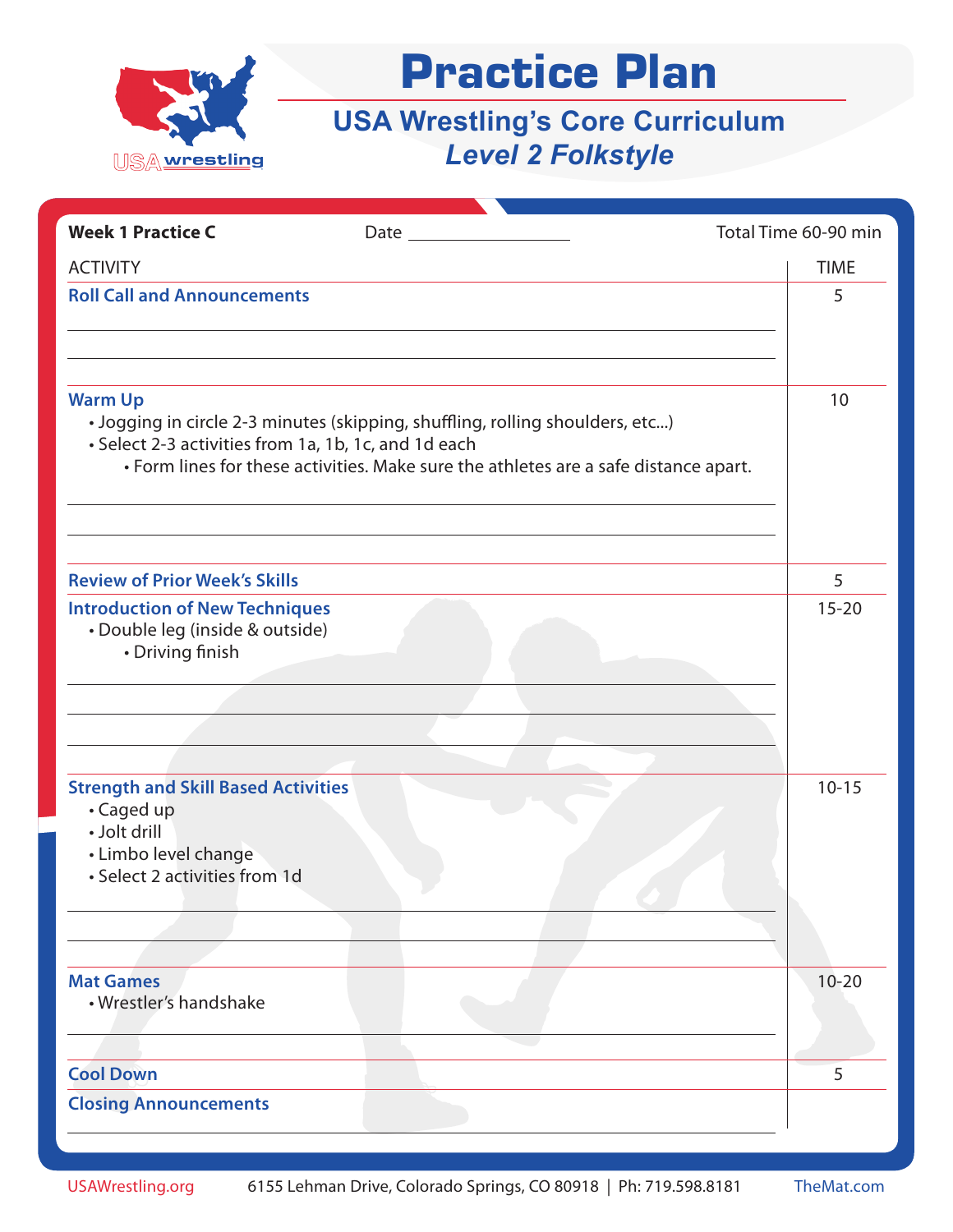

| <b>Week 2 Practice A</b>                                                                                                     | Date $\_\_\_\_\_\_\_\_\_\_\_\_\_\_\_\_\_\_\_\_\_$                                                                                                                     | Total Time 60-90 min |
|------------------------------------------------------------------------------------------------------------------------------|-----------------------------------------------------------------------------------------------------------------------------------------------------------------------|----------------------|
| <b>ACTIVITY</b>                                                                                                              |                                                                                                                                                                       | <b>TIME</b>          |
| <b>Roll Call and Announcements</b>                                                                                           |                                                                                                                                                                       | 5                    |
| <b>Warm Up</b><br>• Select 2-3 activities from 1a, 1b, 1c, and 1d each                                                       | · Jogging in circle 2-3 minutes (skipping, shuffling, rolling shoulders, etc)<br>• Form lines for these activities. Make sure the athletes are a safe distance apart. | 10                   |
| <b>Review of Prior Week's Skills</b>                                                                                         |                                                                                                                                                                       | 5                    |
| <b>Introduction of New Techniques</b><br>· Sweep single (inside & outside)<br>• Tree top finish<br>• Run the pipe finish     |                                                                                                                                                                       | $15 - 20$            |
| <b>Strength and Skill Based Activities</b><br>• Limbo level change<br>• Bear crawl<br>• Select 2-3 activities from 1e and 1f |                                                                                                                                                                       | $10 - 15$            |
| <b>Mat Games</b><br>• Caged up or knee tag<br>• One other game from 4                                                        |                                                                                                                                                                       | $10 - 20$            |
| <b>Cool Down</b>                                                                                                             |                                                                                                                                                                       | 5                    |
| <b>Closing Announcements</b>                                                                                                 |                                                                                                                                                                       |                      |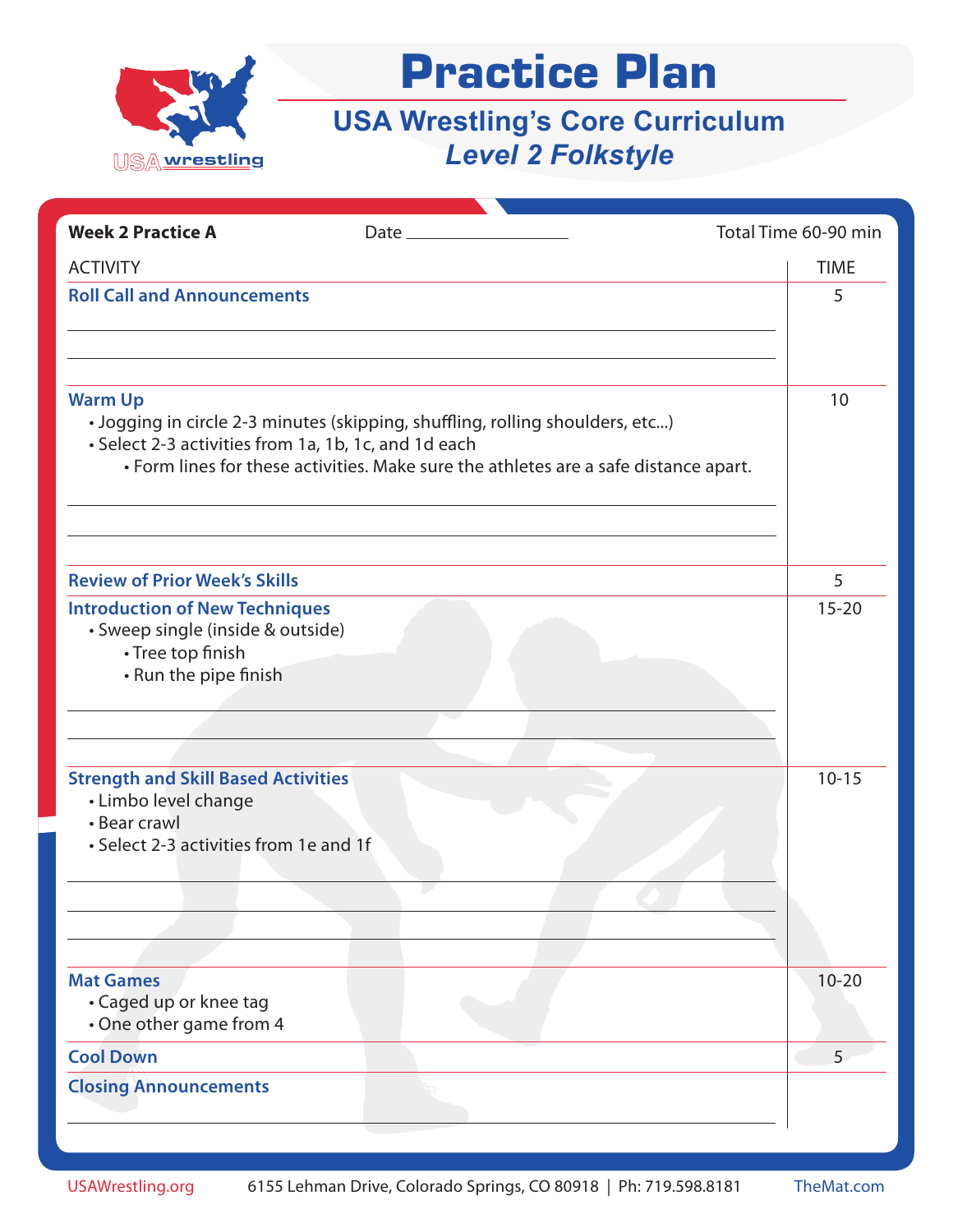

| <b>Week 2 Practice B</b>                                                                                                                                  | $Date$ <sub><math>-</math></sub>                                                                                                                                      | Total Time 60-90 min |
|-----------------------------------------------------------------------------------------------------------------------------------------------------------|-----------------------------------------------------------------------------------------------------------------------------------------------------------------------|----------------------|
| <b>ACTIVITY</b>                                                                                                                                           |                                                                                                                                                                       | <b>TIME</b>          |
| <b>Roll Call and Announcements</b>                                                                                                                        |                                                                                                                                                                       | 5                    |
|                                                                                                                                                           |                                                                                                                                                                       |                      |
| <b>Warm Up</b><br>• Select 2-3 activities from 1a, 1b, 1c, and 1d each                                                                                    | . Jogging in circle 2-3 minutes (skipping, shuffling, rolling shoulders, etc)<br>• Form lines for these activities. Make sure the athletes are a safe distance apart. | 10                   |
| <b>Review of Prior Week's Skills</b>                                                                                                                      |                                                                                                                                                                       | 5                    |
| <b>Introduction of New Techniques</b><br>• Lines of defense<br>• Stuff head<br>• Single<br>• High crotch<br>• Down block and go behind<br>• Sprawl & spin |                                                                                                                                                                       | $15 - 20$            |
| Live wrestling (optional) - Situation wrestling:<br>· 1-5 minutes - techniques covered up to this point<br>· Intervals should be 30 seconds or shorter    |                                                                                                                                                                       | $0 - 10$             |
| <b>Strength and Skill Based Activities</b><br>• Spin drill<br>• Tip up<br>• Stance and motion drill                                                       |                                                                                                                                                                       | $10 - 15$            |
| <b>Mat Games</b><br>• Fox tail<br>• Spinning bear                                                                                                         |                                                                                                                                                                       | $10 - 20$            |
| <b>Cool Down</b>                                                                                                                                          |                                                                                                                                                                       | 5                    |
| <b>Closing Announcements</b>                                                                                                                              |                                                                                                                                                                       |                      |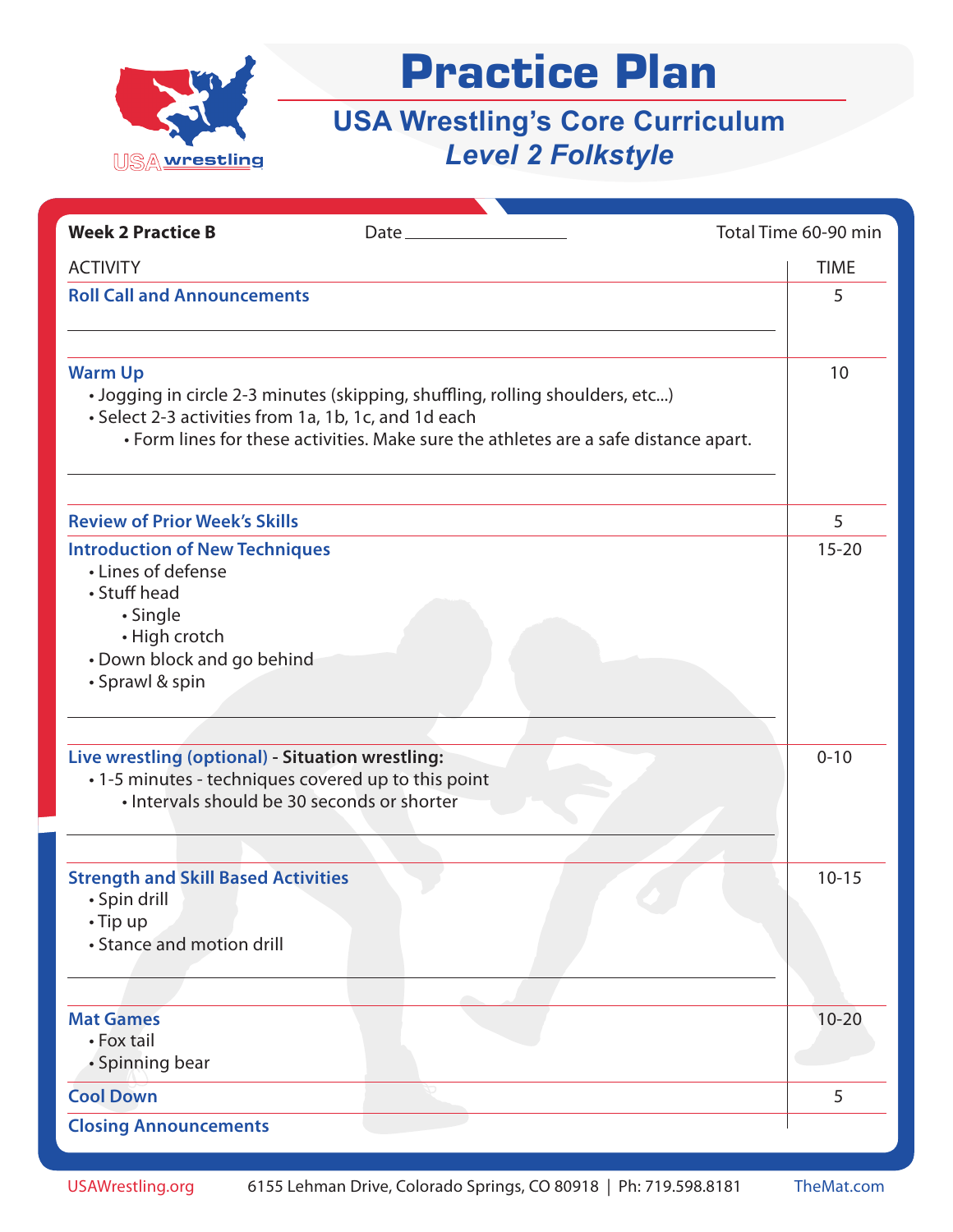

| <b>Week 2 Practice C</b>                                                                                                         |                                                                                                                                                                       | Total Time 60-90 min |
|----------------------------------------------------------------------------------------------------------------------------------|-----------------------------------------------------------------------------------------------------------------------------------------------------------------------|----------------------|
| <b>ACTIVITY</b>                                                                                                                  |                                                                                                                                                                       | <b>TIME</b>          |
| <b>Roll Call and Announcements</b>                                                                                               |                                                                                                                                                                       | 5                    |
| <b>Warm Up</b><br>• Select 2-3 activities from 1a, 1b, 1c, and 1d each                                                           | · Jogging in circle 2-3 minutes (skipping, shuffling, rolling shoulders, etc)<br>• Form lines for these activities. Make sure the athletes are a safe distance apart. | 10                   |
| <b>Review of Prior Week's Skills</b>                                                                                             |                                                                                                                                                                       | 5                    |
| <b>Introduction of New Techniques</b><br>• Stand up<br>• Front headlock<br>· Go behind                                           |                                                                                                                                                                       | $15 - 20$            |
| <b>Strength and Skill Based Activities</b><br>· Spin drill<br>• Stand up returns<br>• Flip-over<br>• Select 2 activities from 1d |                                                                                                                                                                       | $10 - 15$            |
| <b>Mat Games</b><br>• Sharks and minnows                                                                                         |                                                                                                                                                                       | $10 - 20$            |
| <b>Cool Down</b>                                                                                                                 |                                                                                                                                                                       | 5                    |
| <b>Closing Announcements</b>                                                                                                     |                                                                                                                                                                       |                      |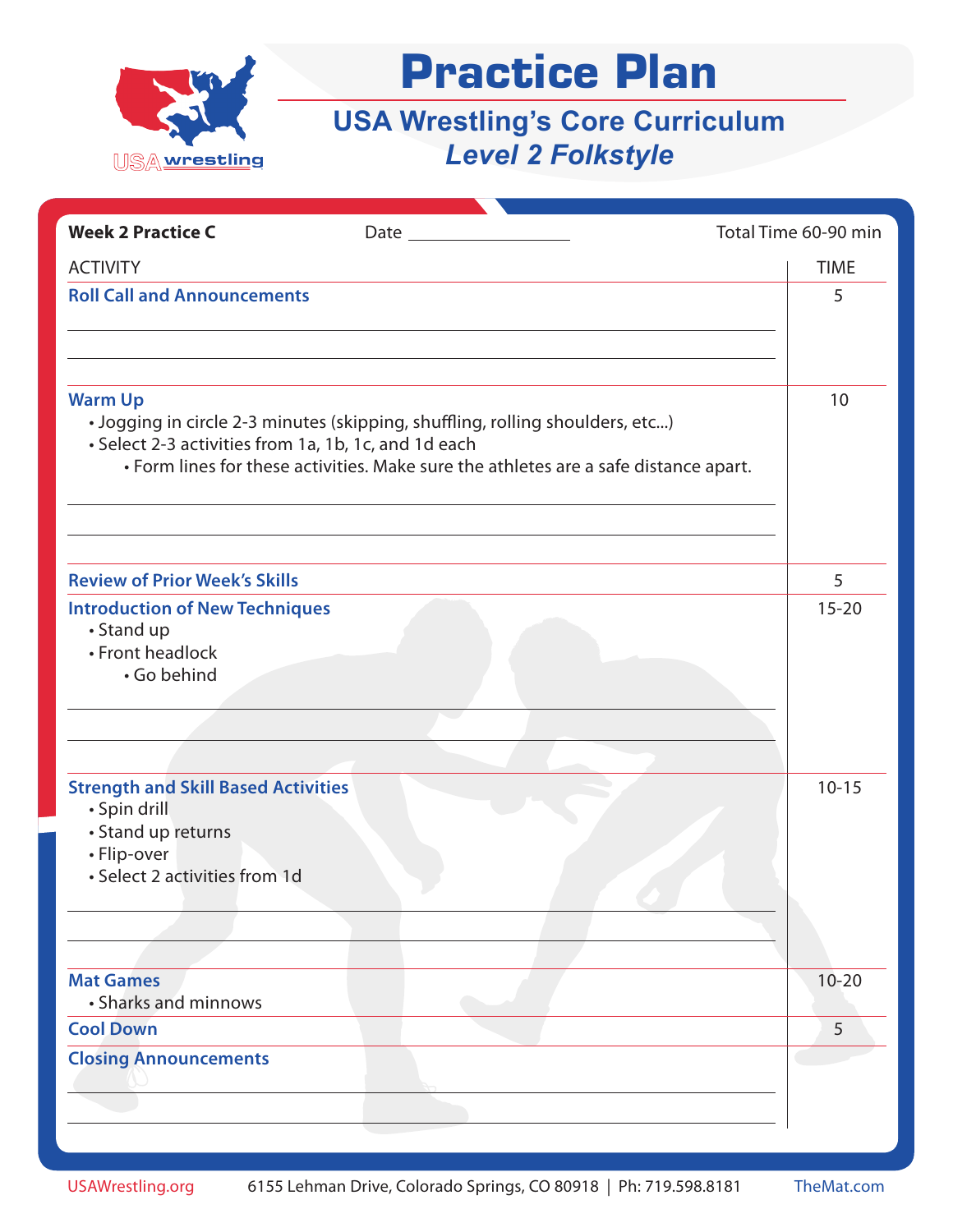

| <b>Week 3 Practice A</b>                               | Date $\_\_$                                                                          | Total Time 60-90 min |             |
|--------------------------------------------------------|--------------------------------------------------------------------------------------|----------------------|-------------|
| <b>ACTIVITY</b>                                        |                                                                                      |                      | <b>TIME</b> |
| <b>Roll Call and Announcements</b>                     |                                                                                      |                      | 5           |
|                                                        |                                                                                      |                      |             |
| <b>Warm Up</b>                                         |                                                                                      |                      | 10          |
|                                                        | · Jogging in circle 2-3 minutes (skipping, shuffling, rolling shoulders, etc)        |                      |             |
| • Select 2-3 activities from 1a, 1b, 1c, and 1d each   |                                                                                      |                      |             |
|                                                        | • Form lines for these activities. Make sure the athletes are a safe distance apart. |                      |             |
|                                                        |                                                                                      |                      |             |
|                                                        |                                                                                      |                      |             |
|                                                        |                                                                                      |                      |             |
| <b>Review of Prior Week's Skills</b>                   |                                                                                      |                      | 5           |
| <b>Introduction of New Techniques</b>                  |                                                                                      |                      | $15 - 20$   |
| • High crotch<br>· Inside step penetration             |                                                                                      |                      |             |
| • Pop finish                                           |                                                                                      |                      |             |
|                                                        |                                                                                      |                      |             |
|                                                        |                                                                                      |                      |             |
|                                                        | Live wrestling (optional) - Short live session (10 minutes or less)                  |                      | $0 - 10$    |
| • 3-4 person groups                                    |                                                                                      |                      |             |
| • 30 second intervals<br>• Standing (neutral) position |                                                                                      |                      |             |
| • Winner stays out or straight rotation                |                                                                                      |                      |             |
|                                                        |                                                                                      |                      |             |
|                                                        |                                                                                      |                      |             |
| <b>Strength and Skill Based Activities</b>             |                                                                                      |                      | $10 - 15$   |
| · Spin drill<br>· Seal crawl                           |                                                                                      |                      |             |
| • Backstep drill against the wall                      |                                                                                      |                      |             |
| • Stance and motion (optional)                         |                                                                                      |                      |             |
| <b>Mat Games</b>                                       |                                                                                      |                      | $10 - 20$   |
| • Chicken                                              |                                                                                      |                      |             |
| · Relay races - choose races from 4i                   |                                                                                      |                      |             |
| <b>Cool Down</b>                                       |                                                                                      |                      | 5           |
| <b>Closing Announcements</b>                           |                                                                                      |                      |             |
|                                                        |                                                                                      |                      |             |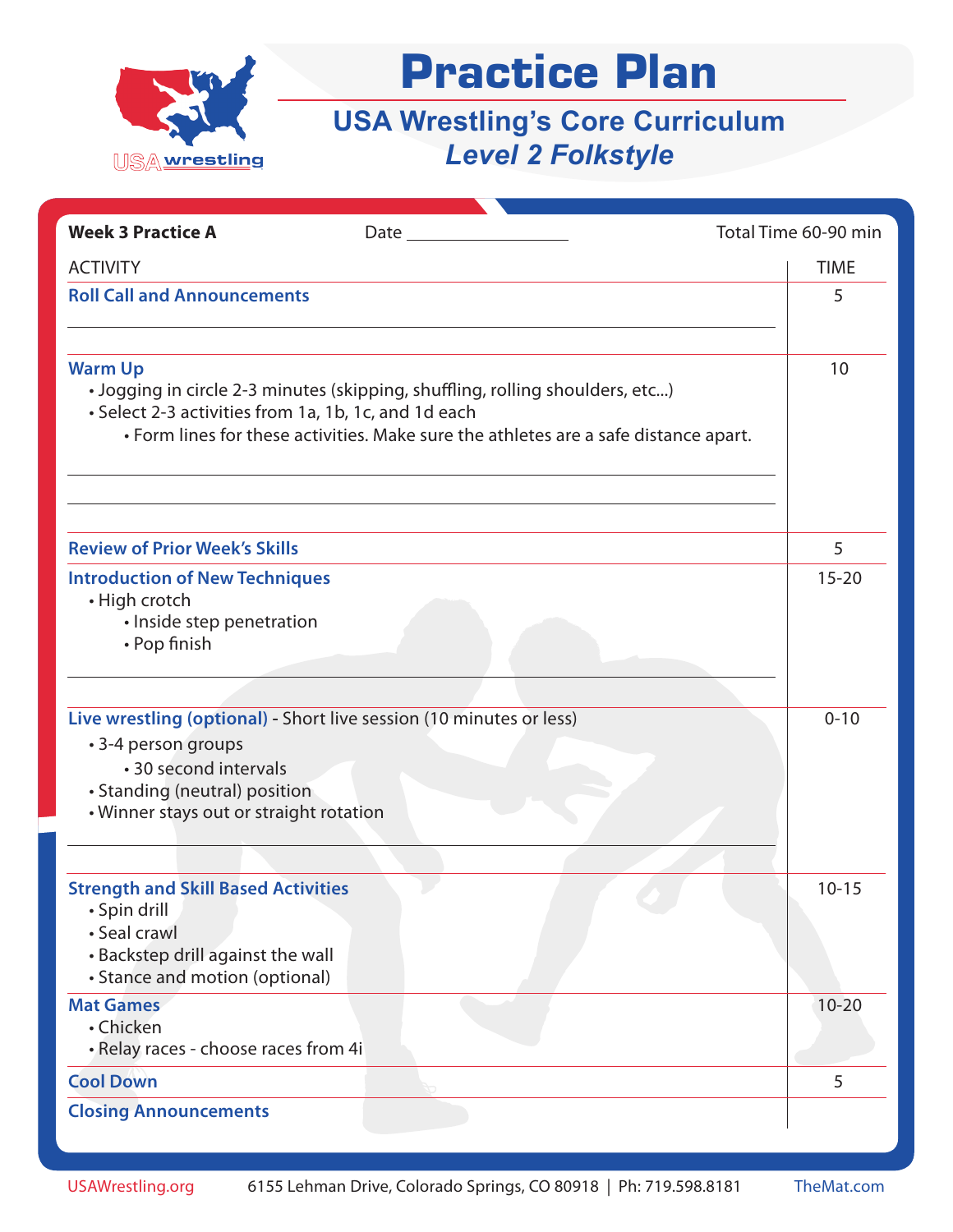

| <b>Week 3 Practice B</b><br>Date and the state of the state of the state of the state of the state of the state of the state of the state o                                                                                                                | Total Time 60-90 min |
|------------------------------------------------------------------------------------------------------------------------------------------------------------------------------------------------------------------------------------------------------------|----------------------|
| <b>ACTIVITY</b>                                                                                                                                                                                                                                            | <b>TIME</b>          |
| <b>Roll Call and Announcements</b>                                                                                                                                                                                                                         | 5                    |
|                                                                                                                                                                                                                                                            |                      |
| <b>Warm Up</b><br>· Jogging in circle 2-3 minutes (skipping, shuffling, rolling shoulders, etc)<br>• Select 2-3 activities from 1a, 1b, 1c, and 1d each<br>• Form lines for these activities. Make sure the athletes are a safe distance apart.            | 10                   |
| <b>Review of Prior Week's Skills</b>                                                                                                                                                                                                                       | 5                    |
| <b>Introduction of New Techniques</b><br>• High crotch<br>• Change off to double                                                                                                                                                                           | $15 - 20$            |
| Live wrestling (optional) - Short live session (10 minutes or less)<br>• 3-4 person groups<br>• Shark bait format<br>• 30 second periods<br>• Coaches choice<br>• First half of time is techniques learned to this point / second half in neutral position | $0 - 10$             |
| <b>Strength and Skill Based Activities</b><br>• Back arch drill<br>· Clock drill<br>• Wall walk<br>• Crawl under and arch overs                                                                                                                            | $10 - 15$            |
| <b>Mat Games</b><br>• Crack the whip<br>• Knee tag                                                                                                                                                                                                         | $10 - 20$            |
| <b>Cool Down</b>                                                                                                                                                                                                                                           | 5                    |
| <b>Closing Announcements</b>                                                                                                                                                                                                                               |                      |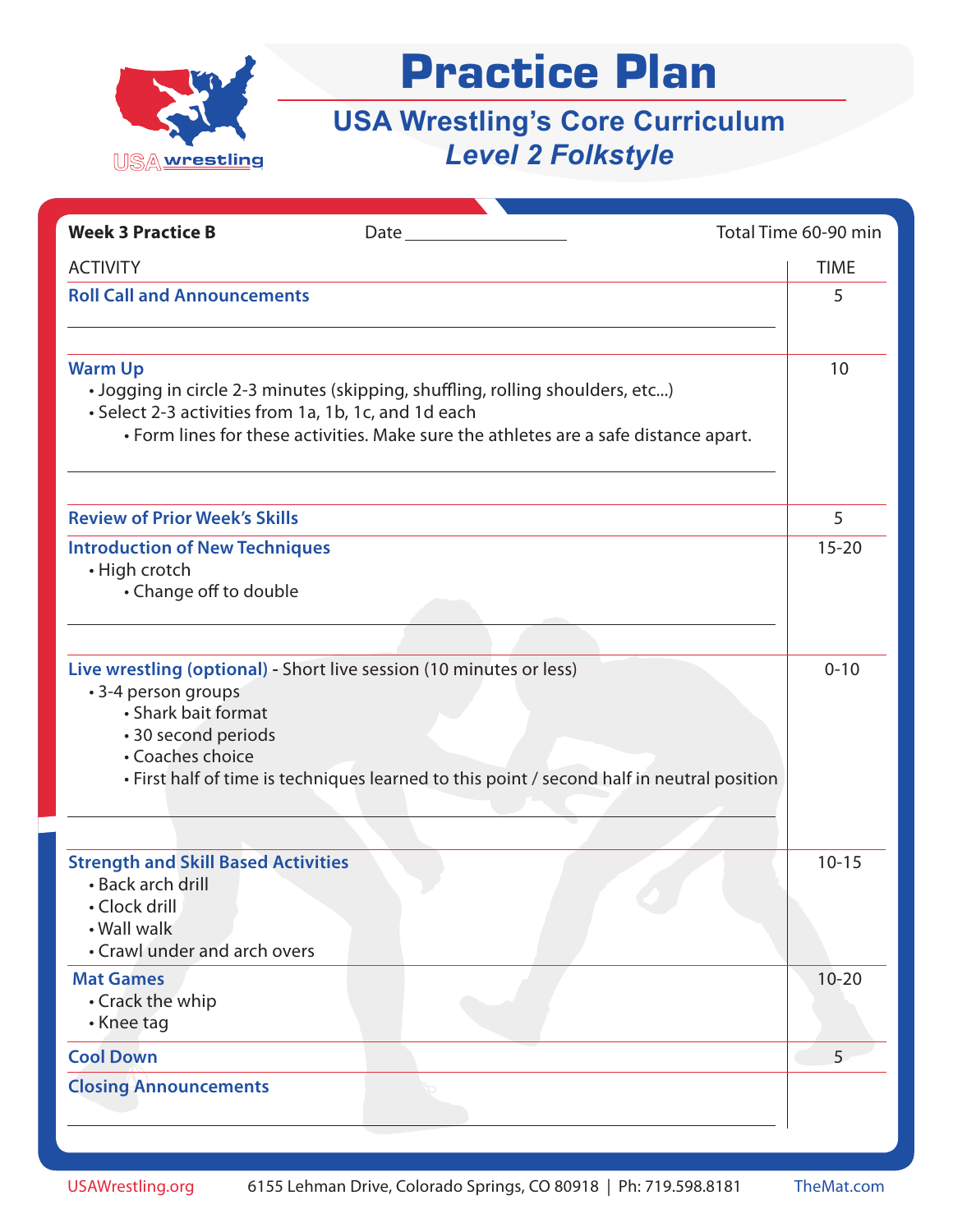

| <b>Week 3 Practice C</b>                                                                                                       |                                                                                                                                                                       | Total Time 60-90 min |
|--------------------------------------------------------------------------------------------------------------------------------|-----------------------------------------------------------------------------------------------------------------------------------------------------------------------|----------------------|
| <b>ACTIVITY</b>                                                                                                                |                                                                                                                                                                       | <b>TIME</b>          |
| <b>Roll Call and Announcements</b>                                                                                             |                                                                                                                                                                       | 5                    |
| <b>Warm Up</b><br>• Select 2-3 activities from 1a, 1b, 1c, and 1d each                                                         | · Jogging in circle 2-3 minutes (skipping, shuffling, rolling shoulders, etc)<br>• Form lines for these activities. Make sure the athletes are a safe distance apart. | 10                   |
| <b>Review of Prior Week's Skills</b>                                                                                           |                                                                                                                                                                       | 5                    |
| <b>Introduction of New Techniques</b><br>• High crotch<br>• Outside step penetration<br>• Pop finish<br>• Change off to double |                                                                                                                                                                       | $15 - 20$            |
| <b>Strength and Skill Based Activities</b><br>• Caged up<br>· Iron cross<br>• Flip-over<br>· Select 2 activities from 1d       |                                                                                                                                                                       | $10 - 15$            |
| <b>Mat Games</b><br>• Face off                                                                                                 |                                                                                                                                                                       | $10 - 20$            |
| <b>Cool Down</b>                                                                                                               |                                                                                                                                                                       | 5                    |
| <b>Closing Announcements</b>                                                                                                   |                                                                                                                                                                       |                      |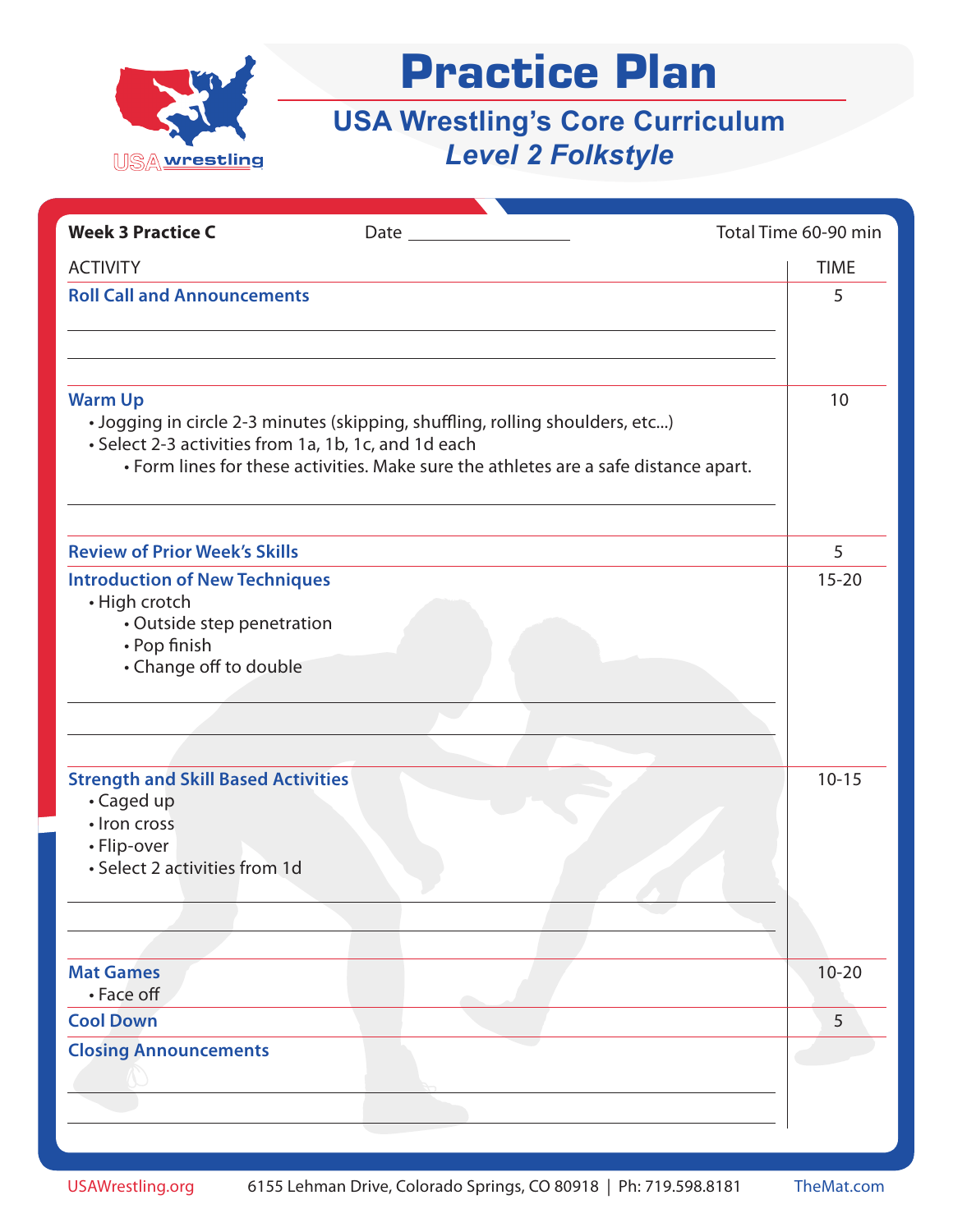

| <b>Week 4 Practice A</b>                    | Date $\equiv$                                                                              | Total Time 60-90 min |
|---------------------------------------------|--------------------------------------------------------------------------------------------|----------------------|
| <b>ACTIVITY</b>                             |                                                                                            | <b>TIME</b>          |
| <b>Roll Call and Announcements</b>          |                                                                                            | 5                    |
|                                             |                                                                                            |                      |
| <b>Warm Up</b>                              |                                                                                            | 10                   |
|                                             | . Jogging in circle 2-3 minutes (skipping, shuffling, rolling shoulders, etc)              |                      |
|                                             | • Select 2-3 activities from 1a, 1b, 1c, and 1d each                                       |                      |
|                                             | • Form lines for these activities. Make sure the athletes are a safe distance apart.       |                      |
|                                             |                                                                                            |                      |
| <b>Review of Prior Week's Skills</b>        |                                                                                            | 5                    |
| <b>Introduction of New Techniques</b>       |                                                                                            | $15 - 20$            |
| • Short sit<br>• Stand up                   |                                                                                            |                      |
| • Switch                                    |                                                                                            |                      |
|                                             |                                                                                            |                      |
|                                             |                                                                                            |                      |
|                                             | Live wrestling (optional) - Short live session (10 minutes or less)                        | $0 - 10$             |
| • 3-4 person groups                         |                                                                                            |                      |
| • Shark bait format                         |                                                                                            |                      |
| • 30 second periods<br>• Coaches choice     |                                                                                            |                      |
|                                             | • First half of time is techniques learned to this point / second half in neutral position |                      |
|                                             |                                                                                            |                      |
|                                             |                                                                                            |                      |
| <b>Strength and Skill Based Activities</b>  |                                                                                            | $10 - 15$            |
| • Back step drill                           |                                                                                            |                      |
| · Backstep sommersault drill<br>• Flipovers |                                                                                            |                      |
| • 1 activity from 1b, 1e, or 1f             |                                                                                            |                      |
| <b>Mat Games</b>                            |                                                                                            | $10 - 20$            |
| • Switcher                                  |                                                                                            |                      |
| • Power ball                                |                                                                                            |                      |
| <b>Cool Down</b>                            |                                                                                            | 5                    |
| <b>Closing Announcements</b>                |                                                                                            |                      |
|                                             |                                                                                            |                      |
|                                             |                                                                                            |                      |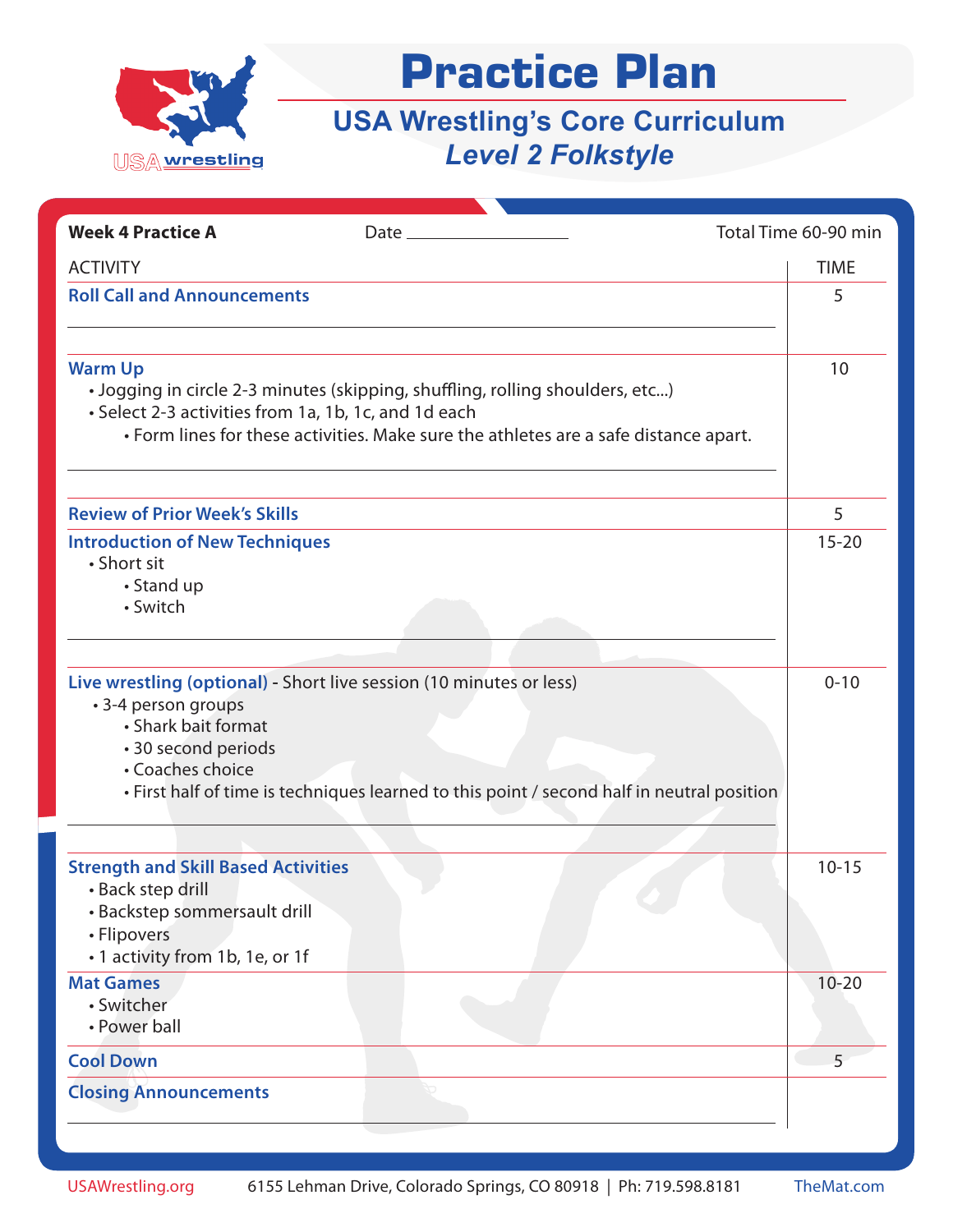

| <b>ACTIVITY</b><br><b>TIME</b><br><b>Roll Call and Announcements</b><br>5<br><b>Warm Up</b><br>10<br>. Jogging in circle 2-3 minutes (skipping, shuffling, rolling shoulders, etc)<br>• Select 2-3 activities from 1a, 1b, 1c, and 1d each<br>• Form lines for these activities. Make sure the athletes are a safe distance apart.<br><b>Review of Prior Week's Skills</b><br>5<br><b>Introduction of New Techniques</b> |           |
|--------------------------------------------------------------------------------------------------------------------------------------------------------------------------------------------------------------------------------------------------------------------------------------------------------------------------------------------------------------------------------------------------------------------------|-----------|
|                                                                                                                                                                                                                                                                                                                                                                                                                          |           |
|                                                                                                                                                                                                                                                                                                                                                                                                                          |           |
|                                                                                                                                                                                                                                                                                                                                                                                                                          |           |
|                                                                                                                                                                                                                                                                                                                                                                                                                          |           |
|                                                                                                                                                                                                                                                                                                                                                                                                                          |           |
| • Pop & chop<br>• Near wrist-cheap tilt<br>• Far side tilt<br>• Bar arms                                                                                                                                                                                                                                                                                                                                                 | $15 - 20$ |
| Live wrestling (optional) - Pick one partner<br>$0 - 10$<br>• 10 x 30 second periods<br>• First 5 periods wrestlers start in positions covered to this point<br>• Second 5 periods wrestlers start in neutral position<br>• 1 or 2 longer periods - starting in neutral                                                                                                                                                  |           |
| <b>Strength and Skill Based Activities</b><br>$10 - 15$<br>• Neck bridges & walk around<br>· Tip up drill                                                                                                                                                                                                                                                                                                                |           |
| <b>Mat Games</b><br>$10 - 20$<br>• Bull riding<br>• Relay races                                                                                                                                                                                                                                                                                                                                                          |           |
| 5<br><b>Cool Down</b>                                                                                                                                                                                                                                                                                                                                                                                                    |           |
| <b>Closing Announcements</b>                                                                                                                                                                                                                                                                                                                                                                                             |           |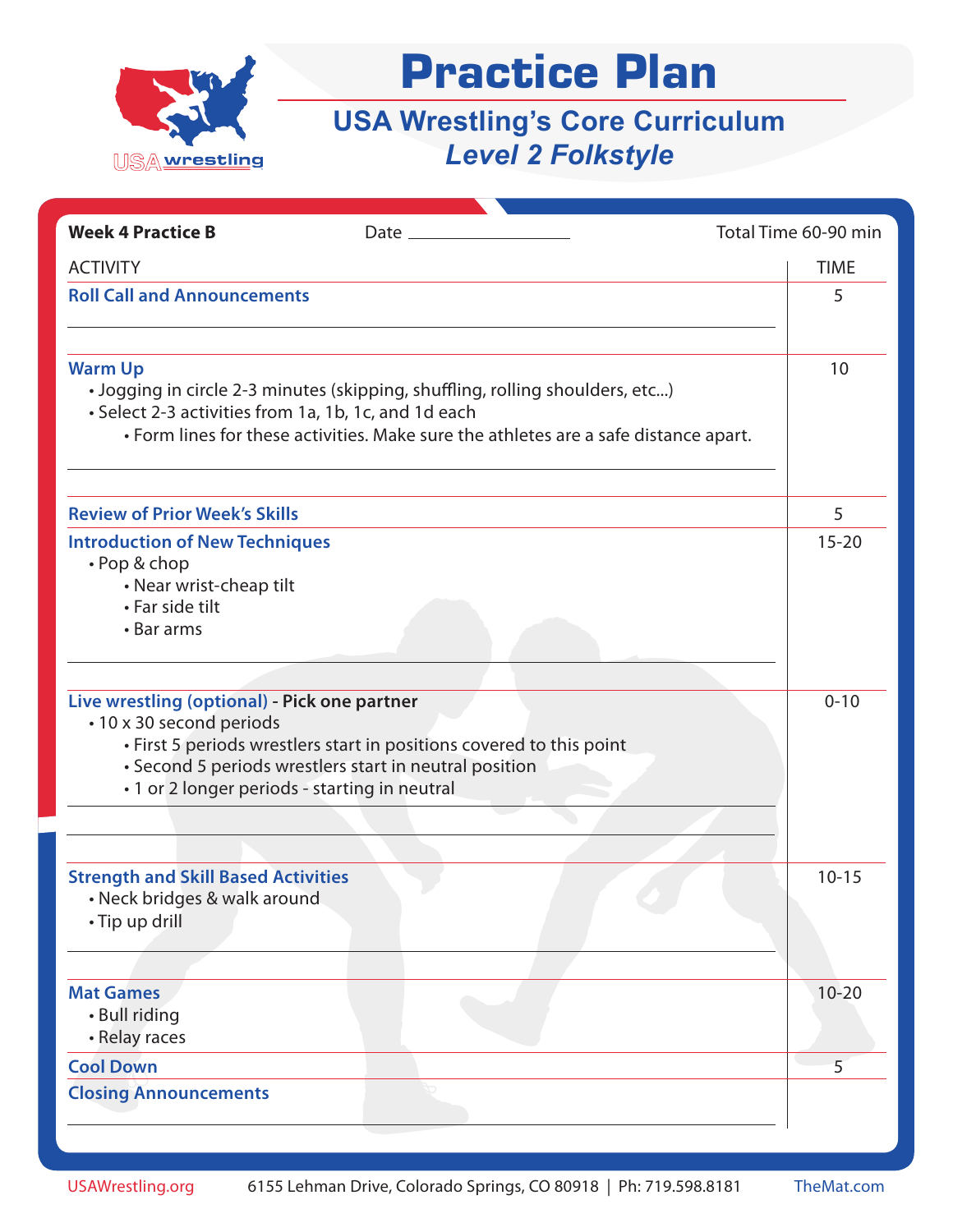

| <b>Week 4 Practice C</b>                                                                                                 |                                                                                                                                                                       | Total Time 60-90 min |
|--------------------------------------------------------------------------------------------------------------------------|-----------------------------------------------------------------------------------------------------------------------------------------------------------------------|----------------------|
| <b>ACTIVITY</b>                                                                                                          |                                                                                                                                                                       | <b>TIME</b>          |
| <b>Roll Call and Announcements</b>                                                                                       |                                                                                                                                                                       | 5                    |
| <b>Warm Up</b><br>• Select 2-3 activities from 1a, 1b, 1c, and 1d each                                                   | · Jogging in circle 2-3 minutes (skipping, shuffling, rolling shoulders, etc)<br>• Form lines for these activities. Make sure the athletes are a safe distance apart. | 10                   |
| <b>Review of Prior Week's Skills</b>                                                                                     |                                                                                                                                                                       | 5                    |
| <b>Introduction of New Techniques</b><br>• Short sit<br>• Head post<br>• Head post from opponent's pop & chop            |                                                                                                                                                                       | $15 - 20$            |
| <b>Strength and Skill Based Activities</b><br>• Caged up<br>$\cdot$ Tip up<br>• Sit ups<br>• Select 2 activities from 1d |                                                                                                                                                                       | $10 - 15$            |
| <b>Mat Games</b><br>• Spinning bear                                                                                      |                                                                                                                                                                       | $10 - 20$            |
| <b>Cool Down</b>                                                                                                         |                                                                                                                                                                       | 5                    |
| <b>Closing Announcements</b>                                                                                             |                                                                                                                                                                       |                      |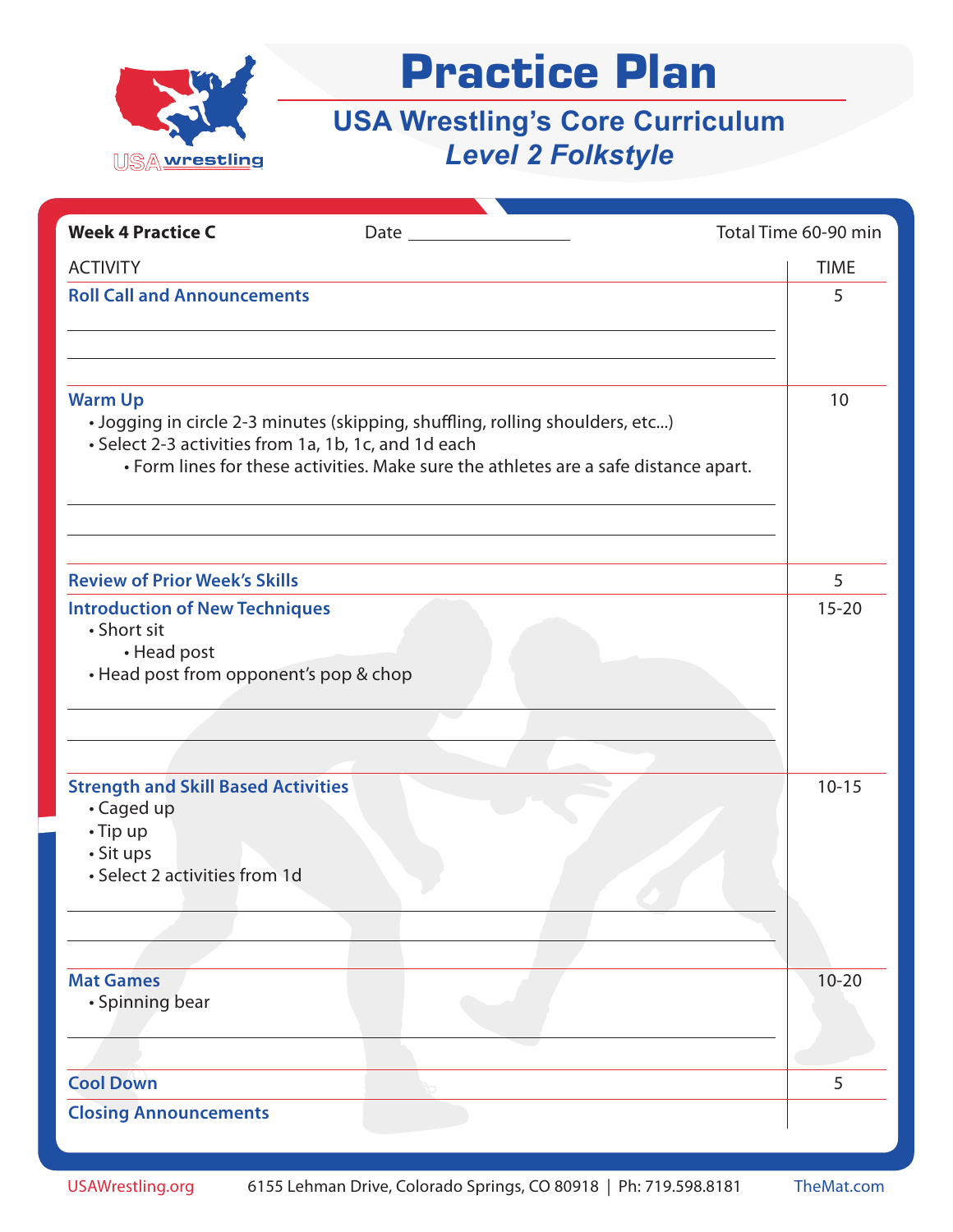

| <b>Week 5 Practice A</b>                                                                    |                                                                                                                                                                                                                               | Total Time 60-90 min |
|---------------------------------------------------------------------------------------------|-------------------------------------------------------------------------------------------------------------------------------------------------------------------------------------------------------------------------------|----------------------|
| <b>ACTIVITY</b>                                                                             |                                                                                                                                                                                                                               | <b>TIME</b>          |
| <b>Roll Call and Announcements</b>                                                          |                                                                                                                                                                                                                               | 5                    |
| <b>Warm Up</b>                                                                              | . Jogging in circle 2-3 minutes (skipping, shuffling, rolling shoulders, etc)<br>• Select 2-3 activities from 1a, 1b, 1c, and 1d each<br>• Form lines for these activities. Make sure the athletes are a safe distance apart. | 10                   |
| <b>Review of Prior Week's Skills</b>                                                        |                                                                                                                                                                                                                               | 5                    |
| <b>Introduction of New Techniques</b><br>• Fireman's carry<br>· Inline finish               |                                                                                                                                                                                                                               | $15 - 20$            |
| Live wrestling (optional) - Pick one partner<br>• 2 periods of 1 minute and 30 seconds each | • Start in referees position (alternate top and bottom)                                                                                                                                                                       | $0 - 10$             |
| <b>Strength and Skill Based Activities</b><br>• Face off drill<br>· Hip dump drill          |                                                                                                                                                                                                                               | $10 - 15$            |
| <b>Mat Games</b><br>· Sock game                                                             |                                                                                                                                                                                                                               | $10 - 20$            |
| <b>Cool Down</b>                                                                            |                                                                                                                                                                                                                               | 5                    |
| <b>Closing Announcements</b>                                                                |                                                                                                                                                                                                                               |                      |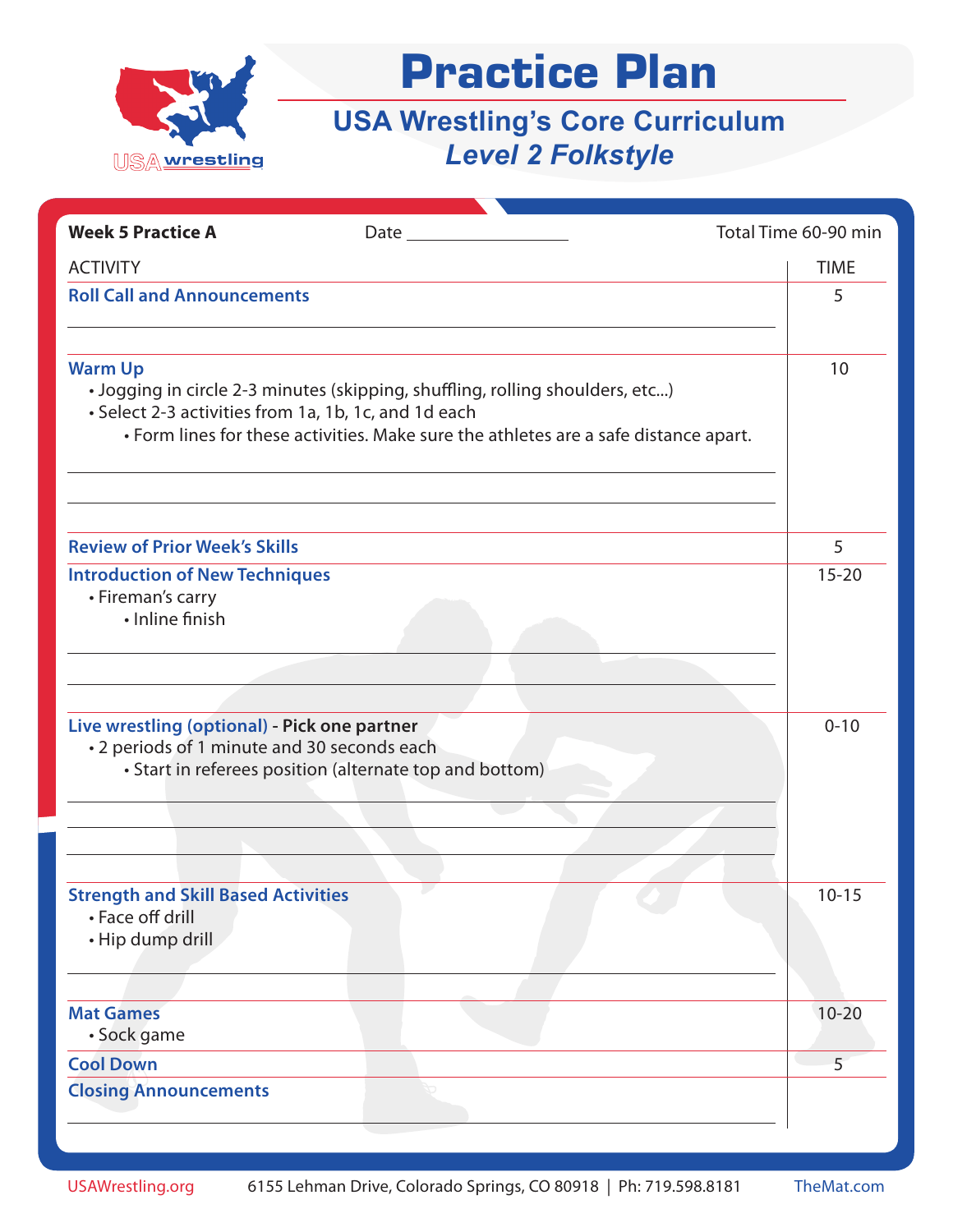

| <b>Week 5 Practice B</b>                                                                        |                                                                                                                                                                       | Total Time 60-90 min |
|-------------------------------------------------------------------------------------------------|-----------------------------------------------------------------------------------------------------------------------------------------------------------------------|----------------------|
| <b>ACTIVITY</b>                                                                                 |                                                                                                                                                                       | <b>TIME</b>          |
| <b>Roll Call and Announcements</b>                                                              |                                                                                                                                                                       | 5                    |
|                                                                                                 |                                                                                                                                                                       |                      |
| <b>Warm Up</b><br>• Select 2-3 activities from 1a, 1b, 1c, and 1d each                          | · Jogging in circle 2-3 minutes (skipping, shuffling, rolling shoulders, etc)<br>• Form lines for these activities. Make sure the athletes are a safe distance apart. | 10                   |
| <b>Review of Prior Week's Skills</b>                                                            |                                                                                                                                                                       | 5                    |
| <b>Introduction of New Techniques</b><br>• Fireman's carry<br>· Inline finish<br>• Kelly finish |                                                                                                                                                                       | $15 - 20$            |
|                                                                                                 |                                                                                                                                                                       |                      |
| <b>Live wrestling (optional)</b><br>• 1 or 2 full matches                                       |                                                                                                                                                                       | $0 - 10$             |
| <b>Strength and Skill Based Activities</b><br>• Hip dump drill<br>· Scramble to stance drill    |                                                                                                                                                                       | $10 - 15$            |
| <b>Mat Games</b><br>· Switcheroo<br>• Norske ball                                               |                                                                                                                                                                       | $10 - 20$            |
| <b>Cool Down</b>                                                                                |                                                                                                                                                                       | 5                    |
| <b>Closing Announcements</b>                                                                    |                                                                                                                                                                       |                      |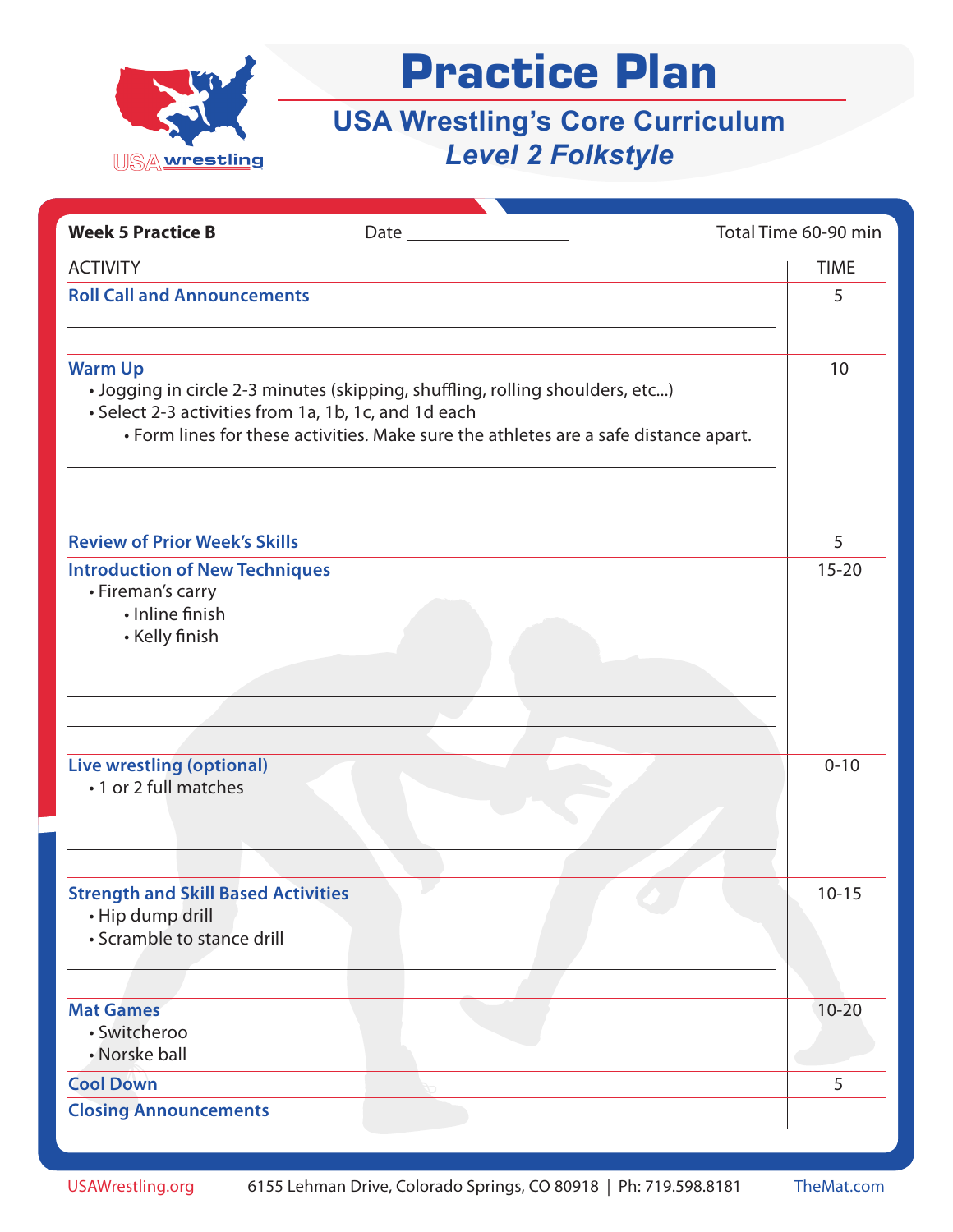

| <b>Week 5 Practice C</b>                                                                                                       |                                                                                                                                                                       | Total Time 60-90 min   |
|--------------------------------------------------------------------------------------------------------------------------------|-----------------------------------------------------------------------------------------------------------------------------------------------------------------------|------------------------|
| <b>ACTIVITY</b>                                                                                                                |                                                                                                                                                                       | <b>TIME</b>            |
| <b>Roll Call and Announcements</b>                                                                                             |                                                                                                                                                                       | 5                      |
| <b>Warm Up</b><br>• Select 2-3 activities from 1a, 1b, 1c, and 1d each                                                         | · Jogging in circle 2-3 minutes (skipping, shuffling, rolling shoulders, etc)<br>• Form lines for these activities. Make sure the athletes are a safe distance apart. | 10                     |
| <b>Review of Prior Week's Skills</b>                                                                                           |                                                                                                                                                                       | 5                      |
| <b>Introduction of New Techniques</b><br>· Review offensive techniques from feet<br><b>Strength and Skill Based Activities</b> |                                                                                                                                                                       | $15 - 20$<br>$10 - 15$ |
| • Caged up<br>• Cricket and wicket<br>· Bridges - front & back<br>• Select 2 activities from 1d                                |                                                                                                                                                                       |                        |
| <b>Mat Games</b><br>• Turk step chase                                                                                          |                                                                                                                                                                       | $10 - 20$              |
| <b>Cool Down</b>                                                                                                               |                                                                                                                                                                       | 5                      |
| <b>Closing Announcements</b>                                                                                                   |                                                                                                                                                                       |                        |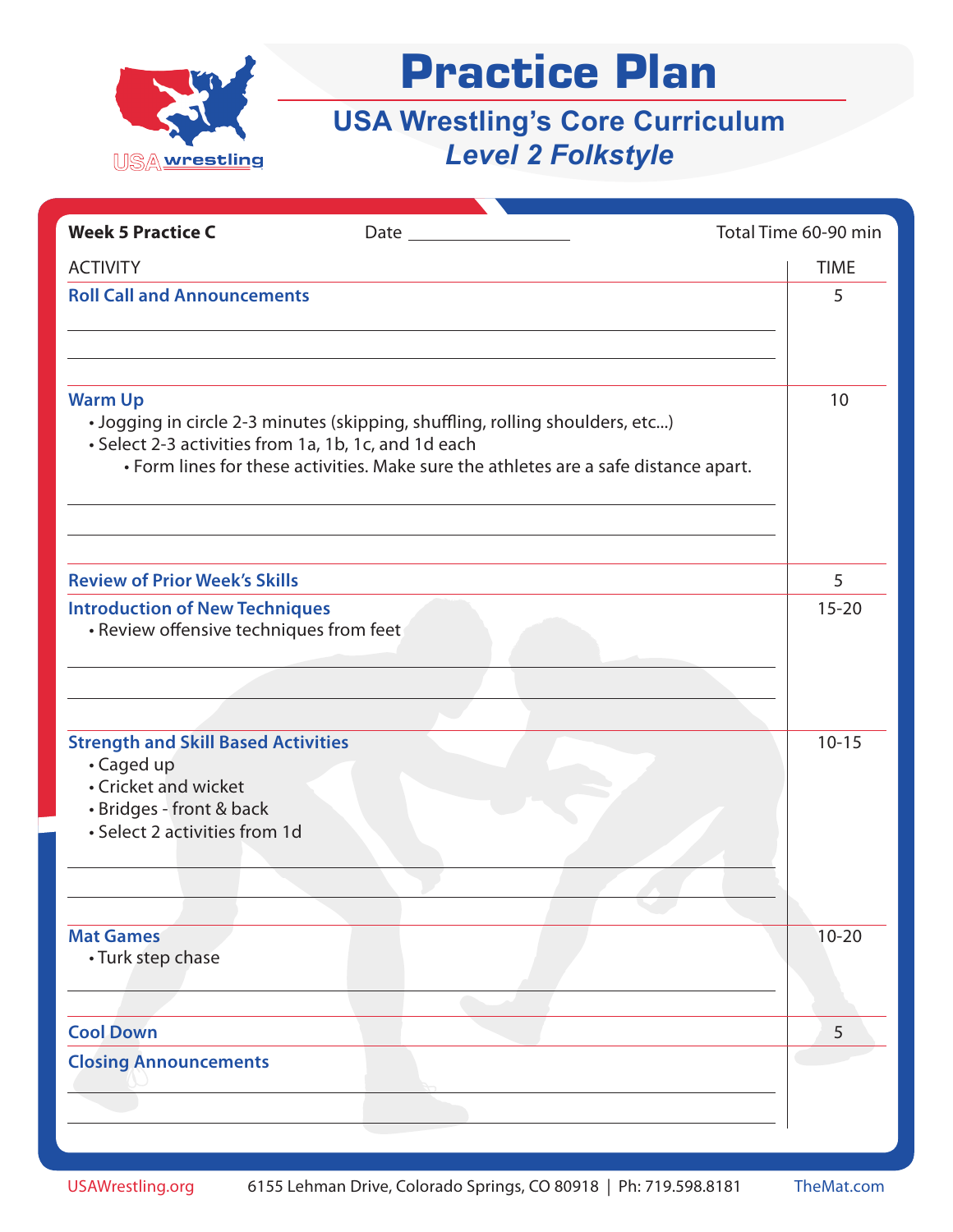

| <b>Week 6 Practice A</b>                                                                                                                                                                                                                        |  | Total Time 60-90 min |
|-------------------------------------------------------------------------------------------------------------------------------------------------------------------------------------------------------------------------------------------------|--|----------------------|
| <b>ACTIVITY</b>                                                                                                                                                                                                                                 |  | <b>TIME</b>          |
| <b>Roll Call and Announcements</b>                                                                                                                                                                                                              |  | 5                    |
| <b>Warm Up</b><br>. Jogging in circle 2-3 minutes (skipping, shuffling, rolling shoulders, etc)<br>• Select 2-3 activities from 1a, 1b, 1c, and 1d each<br>• Form lines for these activities. Make sure the athletes are a safe distance apart. |  | 10                   |
| <b>Review of Prior Week's Skills</b>                                                                                                                                                                                                            |  | 5                    |
| <b>Introduction of New Techniques</b><br>· Spiral ride / breakdowns<br>• Spiral drill                                                                                                                                                           |  | $15 - 20$            |
| <b>Live wrestling (optional)</b><br>• Group of 3<br>• Straight rotation of 1 minute periods                                                                                                                                                     |  | $0 - 10$             |
| <b>Strength and Skill Based Activities</b><br>• Bull riding drill<br>• Face off drill                                                                                                                                                           |  | $10 - 15$            |
| <b>Mat Games</b><br>· Soccer                                                                                                                                                                                                                    |  | $10 - 20$            |
| <b>Cool down</b>                                                                                                                                                                                                                                |  | 5                    |
| <b>Closing Announcements</b>                                                                                                                                                                                                                    |  |                      |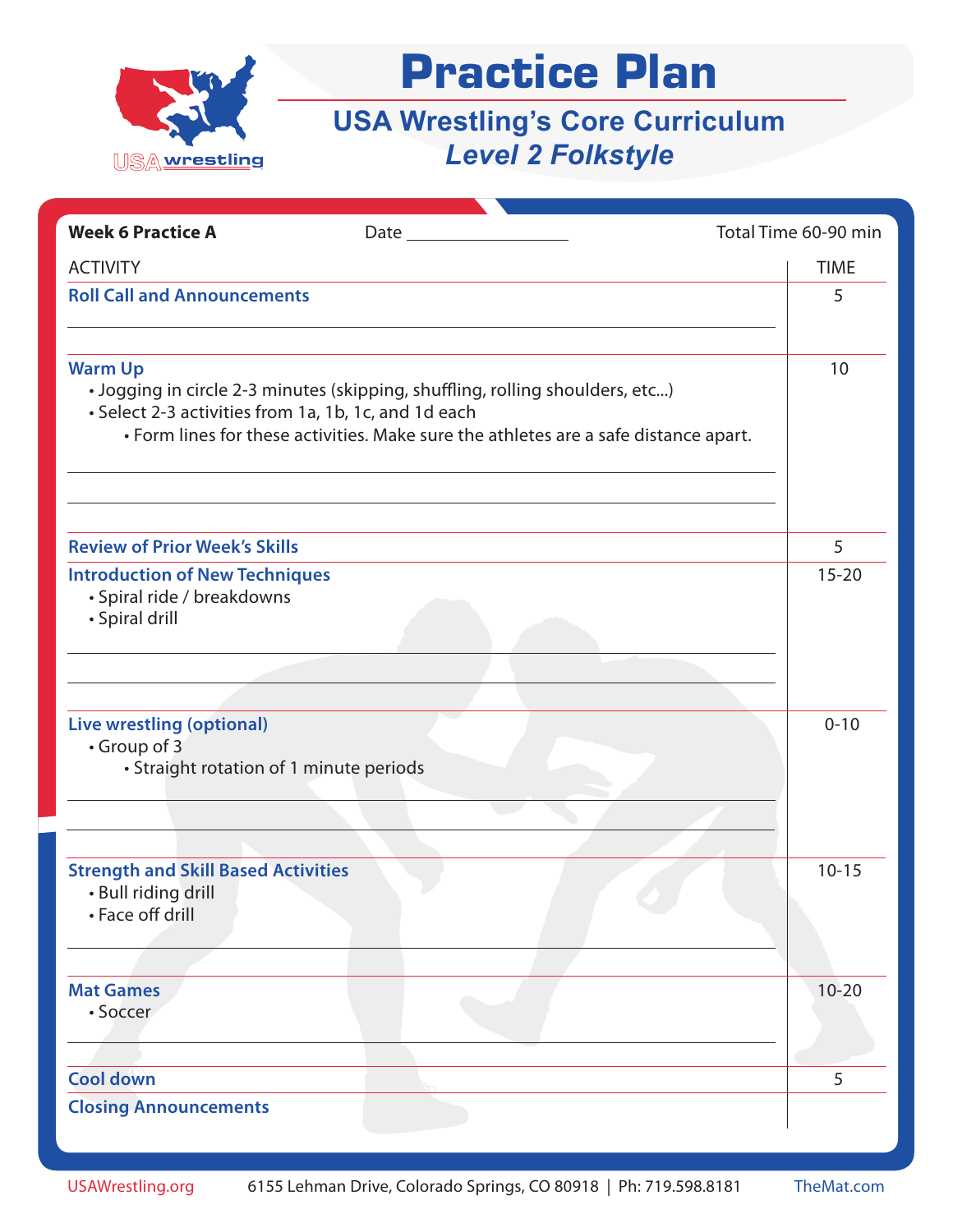

| <b>Week 6 Practice B</b>                                                                                                                                                                                                                        |                                                            | Total Time 60-90 min |
|-------------------------------------------------------------------------------------------------------------------------------------------------------------------------------------------------------------------------------------------------|------------------------------------------------------------|----------------------|
|                                                                                                                                                                                                                                                 |                                                            |                      |
| <b>ACTIVITY</b>                                                                                                                                                                                                                                 |                                                            | <b>TIME</b>          |
| <b>Roll Call and Announcements</b>                                                                                                                                                                                                              |                                                            | 5                    |
|                                                                                                                                                                                                                                                 |                                                            |                      |
| <b>Warm Up</b><br>. Jogging in circle 2-3 minutes (skipping, shuffling, rolling shoulders, etc)<br>• Select 2-3 activities from 1a, 1b, 1c, and 1d each<br>• Form lines for these activities. Make sure the athletes are a safe distance apart. |                                                            | 10                   |
| <b>Review of Prior Week's Skills</b>                                                                                                                                                                                                            |                                                            | 5                    |
| <b>Introduction of New Techniques</b><br>• Spiral ride<br>• Arm turk                                                                                                                                                                            |                                                            | $15 - 20$            |
| <b>Live wrestling (optional)</b><br>•1 match<br>• 20 second periods                                                                                                                                                                             | • 4 man groups with straight rotations: top-bottom-out-out | $0 - 10$             |
| <b>Strength and Skill Based Activities</b><br>• Hip dump drill<br>· Switcher drill<br>• Flopping fish drill                                                                                                                                     |                                                            | $10 - 15$            |
| <b>Mat Games</b><br>· Soccer                                                                                                                                                                                                                    |                                                            | $10 - 20$            |
| <b>Cool Down</b>                                                                                                                                                                                                                                |                                                            | 5                    |
| <b>Closing Announcements</b>                                                                                                                                                                                                                    |                                                            |                      |